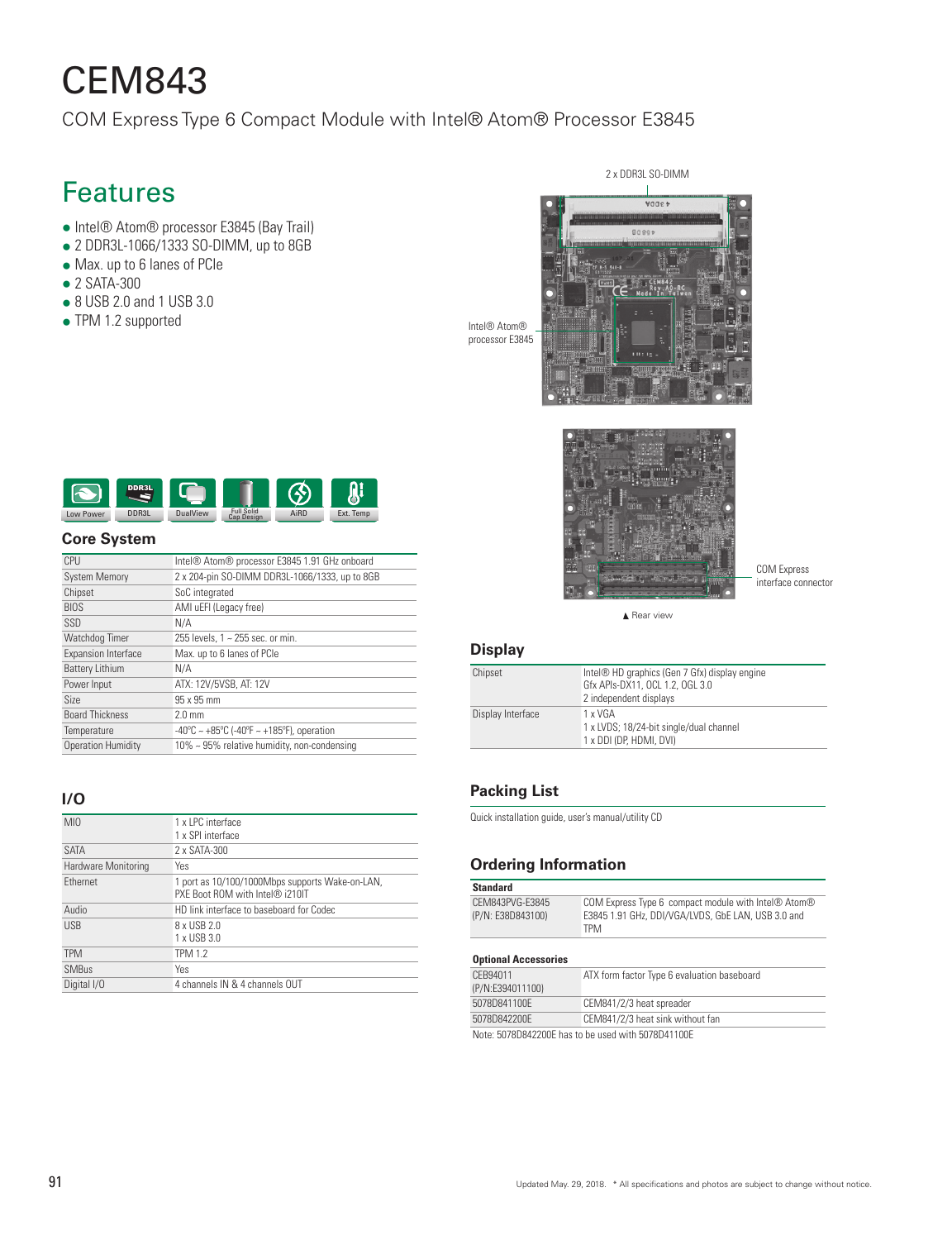#### **Block Digram**